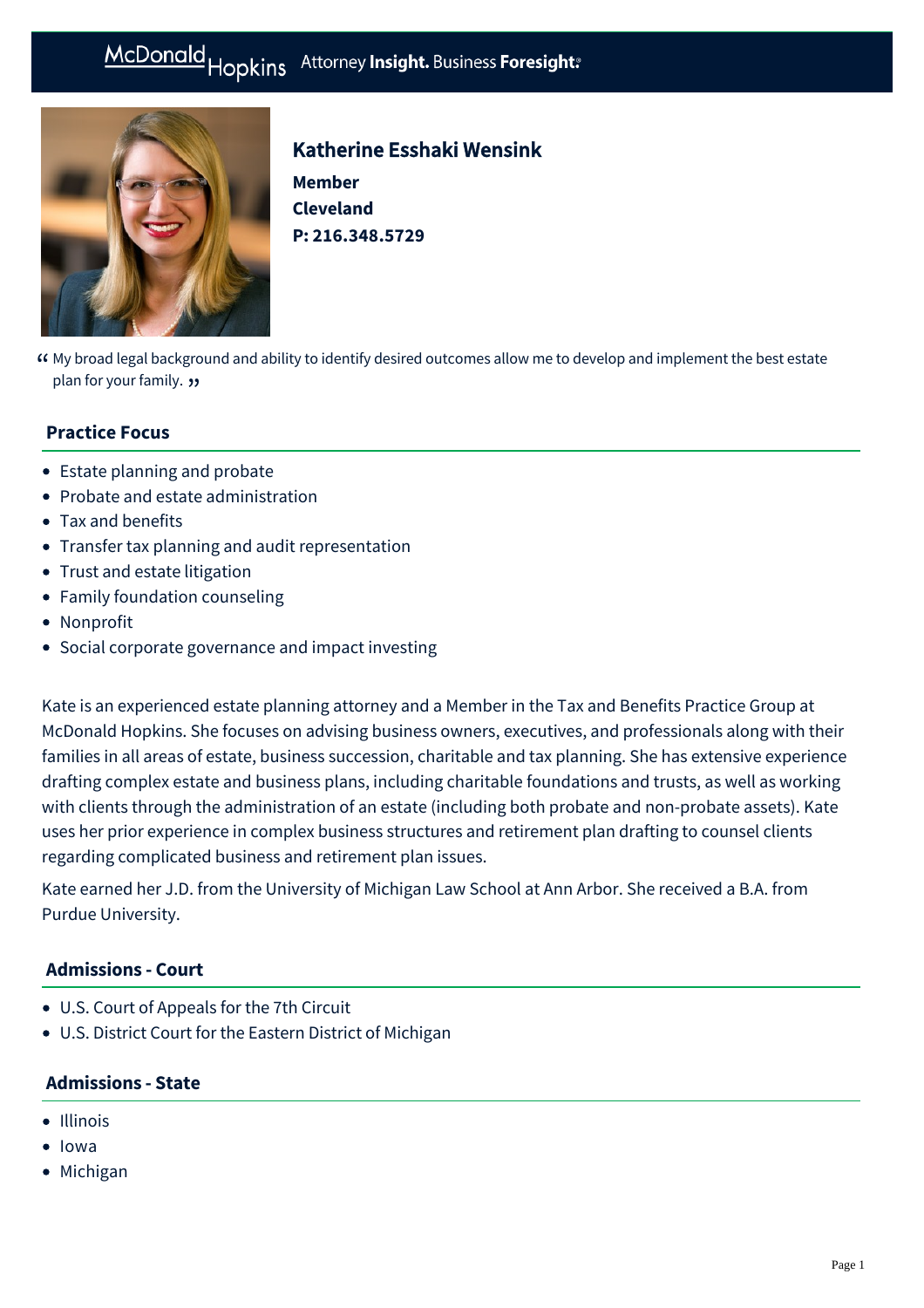• Ohio

#### **Education**

- University of Michigan Law School
- Purdue University

#### **Honors and Awards**

• Named one of the Best Lawyers in America (2021-2022)

#### **Professional Membership**

- Cleveland Metropolitan Bar Association, Estate Planning, Probate & Trust Law Section
- Cleveland Metropolitan Bar Association Estate Planning Institute; Former Chair of the Executive Committee
- Estate Planning Council of Cleveland, Treasurer
- State Bar of Michigan, Probate & Estate Section
- Iowa State Bar Association
- Illinois State Bar Association, Trusts & Estates Section
- Ohio State Bar Association, Estate Planning, Trust & Probate Section

#### **Public Service and Volunteerism**

- Cleveland Institute of Art, Member of the Advisory Board
- Union Club Foundation, Memnber of the Board
- Legal Aid Society of Cleveland/McDonald Hopkins Veteran's Legal Clinic
- CWRU Estate Planning Advisory Council
- Cleveland Museum of Art
	- o Gift Planning Advisory Committee; member, former chair
	- Women's Council
- College Now Mentor
- Cleveland Arts Prize Special Prize Juror
- University Hospitals Diamond Advisory Group

#### **Alerts**

- [6 techniques high net worth individuals should be considering now](https://mcdonaldhopkins.com/Insights/April-2020/6-techniques-high-net-worth-individuals-should-be)
- [Proposed regulations could limit valuation discounts for family entities](https://mcdonaldhopkins.com/Insights/August-2016/Proposed-regulations-could-limit-valuation-discoun)

#### **Blog Posts**

- [Considering tax reduction planning? Take action now](https://mcdonaldhopkins.com/Insights/September-2021/Considering-tax-reduction-planning-Take-action-now)
- [3 legal documents every 18-year-old needs to have](https://mcdonaldhopkins.com/Insights/August-2021/3-legal-documents-every-18-year-old-needs-to-have)
- [Estate planning update Important tax changes ahead](https://mcdonaldhopkins.com/Insights/April-2021/Estate-planning-update-Important-tax-changes-ahead)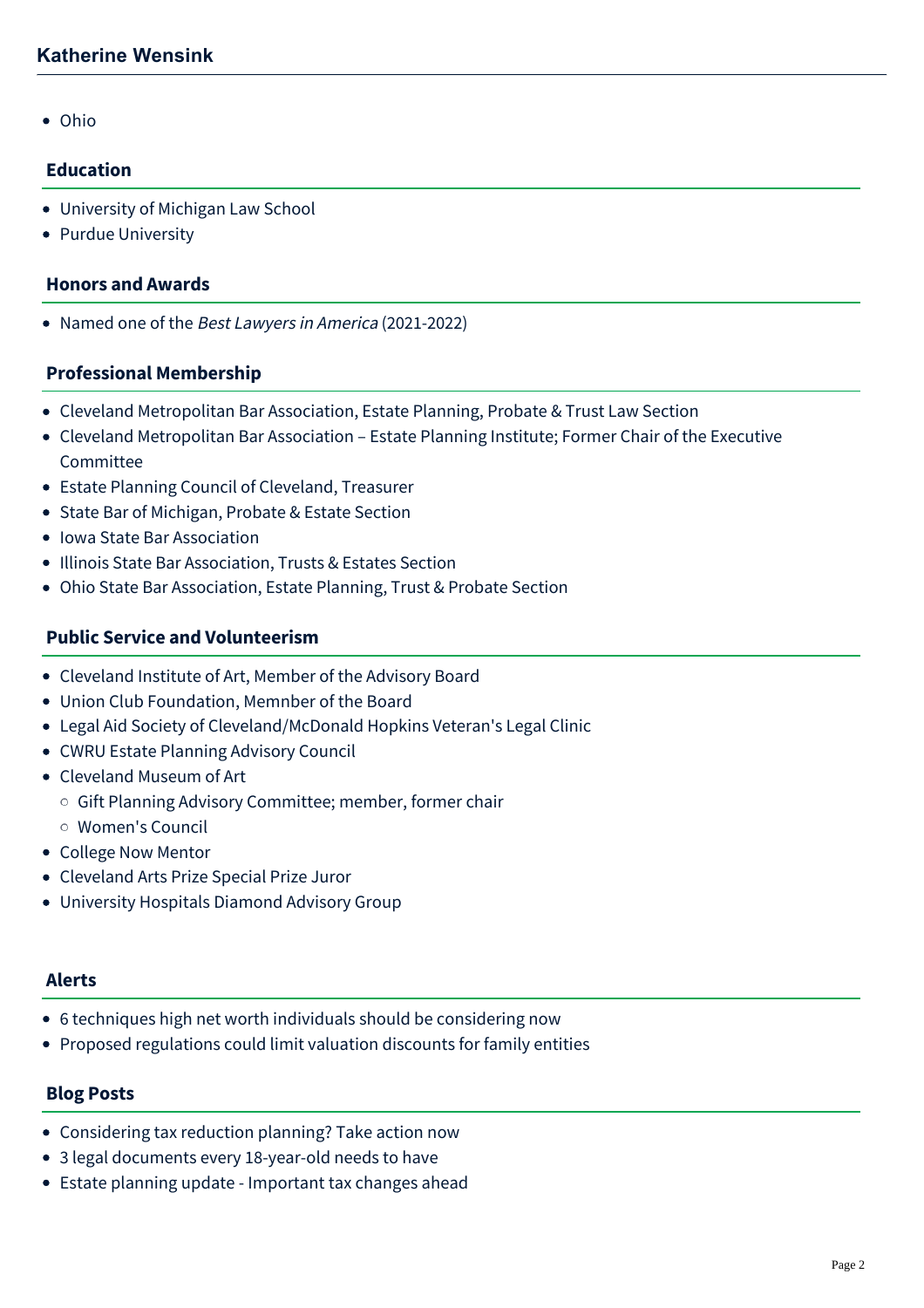- [Top five reasons for a trust](https://mcdonaldhopkins.com/Insights/October-2020/Top-five-reasons-for-a-trust)
- [Guidance on returning economic impact payments sent to the deceased](https://mcdonaldhopkins.com/Insights/May-2020/Guidance-on-returning-economic-impact-payments-sen)
- [3 important legal documents for college freshmen](https://mcdonaldhopkins.com/Insights/August-2019/3-important-legal-documents-for-college-freshman)
- [Why you should consider a prenuptial agreement](https://mcdonaldhopkins.com/Insights/January-2019/Why-you-should-consider-a-prenuptial-agreement)
- [Court finds beneficiaries cannot terminate an irrevocable trust](https://mcdonaldhopkins.com/Insights/June-2018/Court-finds-beneficiaries-cannot-terminate-an-irre)
- [2017 inflation adjustments for income tax and estate tax released](https://mcdonaldhopkins.com/Insights/December-2016/2017-inflation-adjustments-for-income-tax-and-esta)
- [Do you pay taxes when you sell your home?](https://mcdonaldhopkins.com/Insights/July-2016/Do-you-pay-taxes-when-you-sell-your-home)
- [Illinois passes bill to protect digital life after death](https://mcdonaldhopkins.com/Insights/July-2016/Illinois-passes-bill-to-protect-digital-life-after)
- [US Supreme Court will hear same-sex marriage cases](https://mcdonaldhopkins.com/Insights/January-2015/US-Supreme-Court-will-hear-same-sex-marriage-cases)

#### **News**

- [50 McDonald Hopkins attorneys recognized in The Best Lawyers](https://mcdonaldhopkins.com/Insights/August-2021/50-McDonald-Hopkins-attorneys-recognized-in-The-Be)
- [Lawyer of the Year honorees Riley and Welin among 42 McDonald Hopkins attorneys recognized as 2021](https://mcdonaldhopkins.com/Insights/August-2020/Lawyer-of-the-Year-honorees-Riley-and-Welin-among) Best Lawyers
- [Katherine Wensink featured in Crain's Cleveland Business article on retirement needs of the boomer](https://mcdonaldhopkins.com/Insights/January-2020/Katherine-Wensink-featured-in-Crain-s-Cleveland-Bu) generation
- ["Is your family office prepared to compete to win the M&A game?"](https://mcdonaldhopkins.com/Insights/January-2020/Is-your-family-office-prepared-to-compete-to-win-t)
- ["Ways To Revisit Irrevocable Life Insurance Trusts"](https://mcdonaldhopkins.com/Insights/July-2019/Ways-To-Revisit-Irrevocable-Life-Insurance-Trusts)

#### **Podcasts**

[Episode 13: Estate planning techniques for high net worth individuals](https://mcdonaldhopkins.com/Insights/May-2018/Episode-13-Estate-planning-techniques-for-high-net)

#### **External Publications**

- "Perpetuate generosity while deriving income advantages," Crain's Cleveland, November 2018
- "[Grandma and Grandpa Help Out](http://issuu.com/northeastohioparent/docs/livespecial__1_)," livespecial.com, 2015 Northeast Ohio Edition
- "Stock Options: To Gift or Not to Gift?," Probate Law Journal of Ohio, September/October 2014
- "[Estate Planning For LGBT Couples](http://www.clemetrobar.org/uploadedFiles/CMBA_Site_Home/News_and_Publications/CMBJ/june13_bar_journal.pdf)," Cleveland Metropolitan Bar Journal, June 2013
- "What Expecting Parents Should Know About Estate Planning," RBMA Monthly Legal Update Digest April 2013

#### **Events**

- [What changes your estate plan needs post-election | Tuesday, November 17, 2020](https://mcdonaldhopkins.com/Events/2020/What-changes-your-estate-plan-needs-post-election)
- [Planning techniques to consider now | Friday, June 5, 2020](https://mcdonaldhopkins.com/Events/2020/Planning-techniques-to-consider-now)
- [Business Succession Planning in 2020 | Tuesday, May 19, 2020](https://mcdonaldhopkins.com/Events/2020/Business-Succession-Planning-in-2020)
- [Aging parents: What you need to know | Tuesday, November 5, 2019](https://mcdonaldhopkins.com/Events/2019/Aging-parents-What-you-need-to-know)
- [Trust Planning in a Changing Environment | Tuesday, May 21, 2019](https://mcdonaldhopkins.com/Events/2019/Trust-Planning-in-a-Changing-Environment)
- [Out with the old, in with the new: Do your estate and business plans need an update? | Thursday, January](https://mcdonaldhopkins.com/Events/2019/Out-with-the-old-in-with-the-new-do-your-estate-an) 17, 2019
- [Vehicles to drive charitable planning both during life and at death, 13th Annual Estate Planning Seminar |](https://mcdonaldhopkins.com/Events/2018/Vehicles-to-drive-charitable-planning-both-during) Monday, September 24, 2018